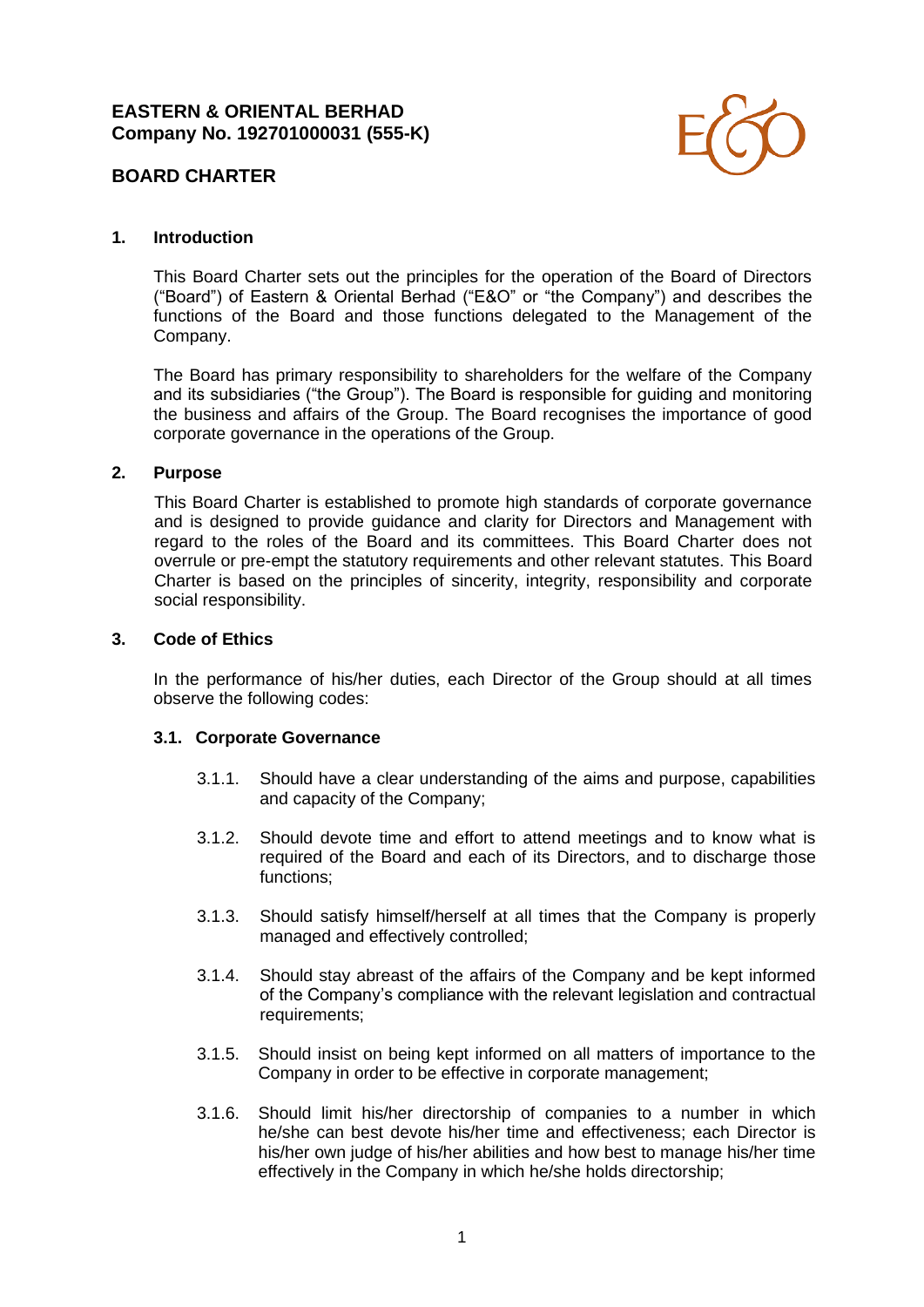

- 3.1.7. Should have access to the advice and services of the Company Secretary, who is responsible to the Board to ensure proper procedures, rules and regulations are complied with;
- 3.1.8. Should at all times exercise his/her powers for the purposes they were conferred, for the benefit and best interest of the Company;
- 3.1.9. Should disclose immediately all contractual interests whether directly or indirectly with the Company;
- 3.1.10. Should neither divert to his/her own advantage any business opportunity that the Company is pursuing, nor may he/she use confidential information obtained by reason of his/her office for his/her own advantage or that of others;
- 3.1.11. Should at all times act with utmost good faith towards the Company in any transaction and to act honestly and responsibly in the exercise of his/her powers in discharging his/her duties;
- 3.1.12. Should be willing to exercise independent judgement and, if necessary, openly oppose if the vital interest of the Company is at stake; and
- 3.1.13. Should promote ethical business practices and a culture of integrity within the Group.

#### **3.2 Relationship with Shareholders, Employees, Creditors and Customers**

- 3.2.1. Should be conscious of the interest of shareholders, employees, creditors and customers of the Company;
- 3.2.2. Should at all times promote professionalism and improve the competency of management and employees; and
- 3.2.3. Should promote at all times adequate safety measures and provision of proper protection to workers and employees at the workplace.

#### **3.3 Social Responsibilities and the Environment**

- 3.3.1. Should strive to be socially responsible by supporting causes and efforts, in the arena of community, education, health, arts and culture, in addition to preserving the environment;
- 3.3.2. Should strive for the effective use of natural resources and improved quality of life by promoting corporate social responsibilities;
- 3.3.3. Should be more proactive to the needs of the community and to assist in society-related programmes in line with the aspirations of the concept of the Company campaign or vision; and
- 3.3.4. Should satisfy itself that the activities and the operations of the Company do not harm the interest and well-being of society at large.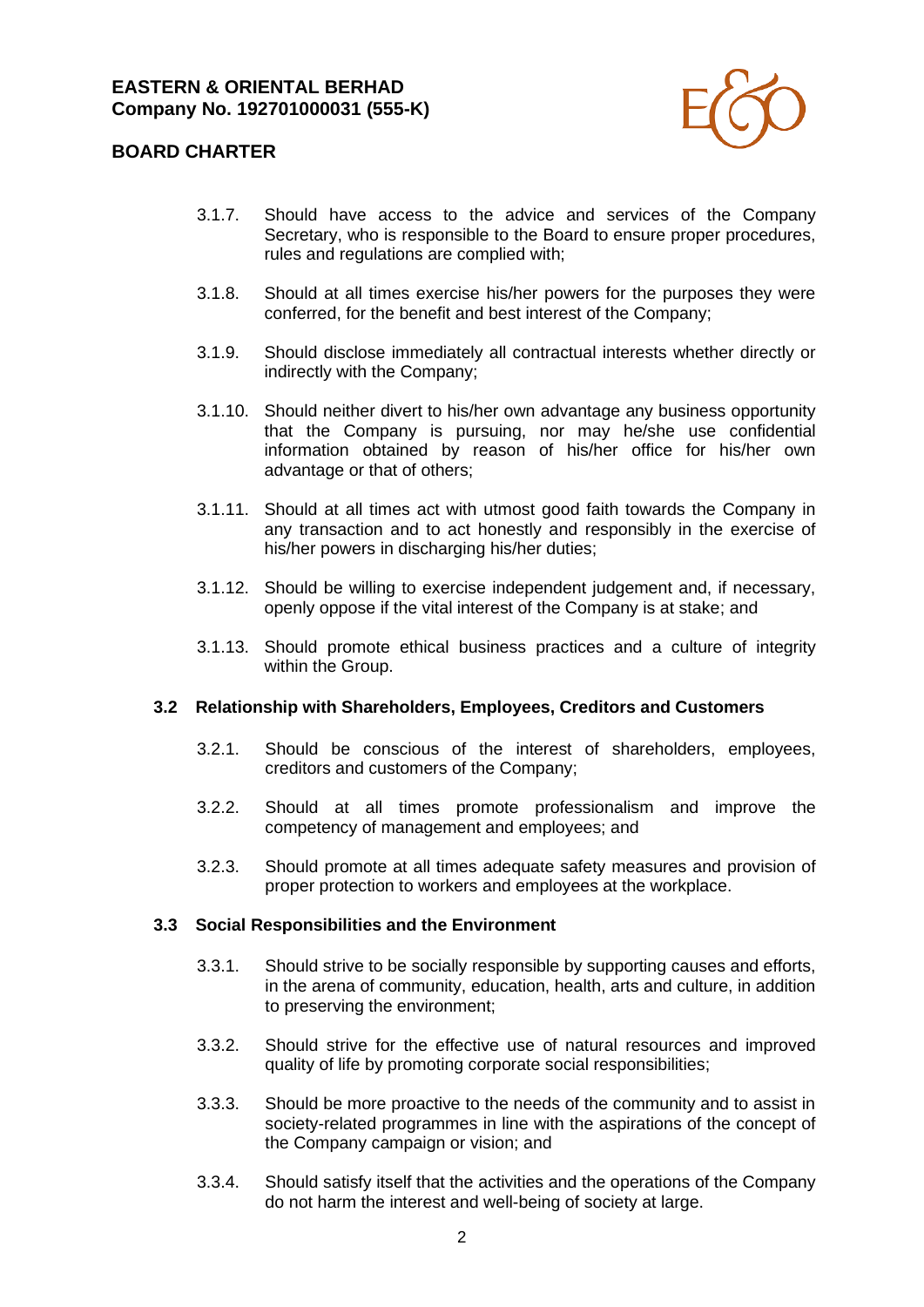

### **4. Composition of the Board**

- 4.1. The Board shall be of a size and composition that encourages diversity in perspectives and skills, which would enable the Board to have a better understanding of and deal more effectively with the current/emerging issues relating to the business of the Group.
- 4.2. The Board shall comprise at least two (2) Directors or one-third (1/3), whichever is higher, of the Board members who are Independent Directors.
- 4.3. The appointment of a new member to the Board is made only after consultation with the Nomination, Remuneration and Scheme Committee.
- 4.4. The Board recognises the importance of having a clearly accepted division of power and responsibilities at the head of the Company to achieve a balance of power and authority. It is the policy of the Board to keep the roles of the Chairman and the Managing Director separate.
- 4.5. A Director shall inform the Board's Chairman before he/she accepts any new directorships in other public listed companies. The Board's Chairman shall inform the Board before he/she accepts any new directorships in other public listed companies.
- 4.6. The tenure of an Independent Director shall not exceed a cumulative term of nine (9) years. The Board may, in appropriate cases and subject to the assessment of the Nomination, Remuneration and Scheme Committee on an annual basis, recommend that an Independent Director who has served a consecutive or cumulative term of nine (9) years to remain as an Independent Director subject to shareholders' approval. If the Board continues to retain the Independent Director after the nine (9) year, the Board shall seek annual shareholders' approval in accordance with Malaysian Code on Corporate Governance ("MCCG") subject to the provision in the Constitution.

#### **5. Role of the Board**

- 5.1. The Board shall assume ultimate accountability and responsibility for the performance and affairs of the Company and shall in so doing effectively represent and promote the legitimate interests of the Company and its shareholders. The Board, at all times, shall retain full and effective control over the Group and shall direct and supervise the business and affairs of the Group.
- 5.2. The Board shall satisfy itself that Management has in place appropriate processes for risk assessment, risk management and internal controls and monitoring performance against agreed benchmarks. The Board shall work with Management as collaborators in advancing the interest of the Group.
- 5.3. The Board has delegated certain responsibilities to committees, which operate in accordance with their respective Terms of Reference approved by the Board. The Board has also delegated the day-to-day management of the business of the Group to Executive Directors and Management, subject to an agreed authority limit.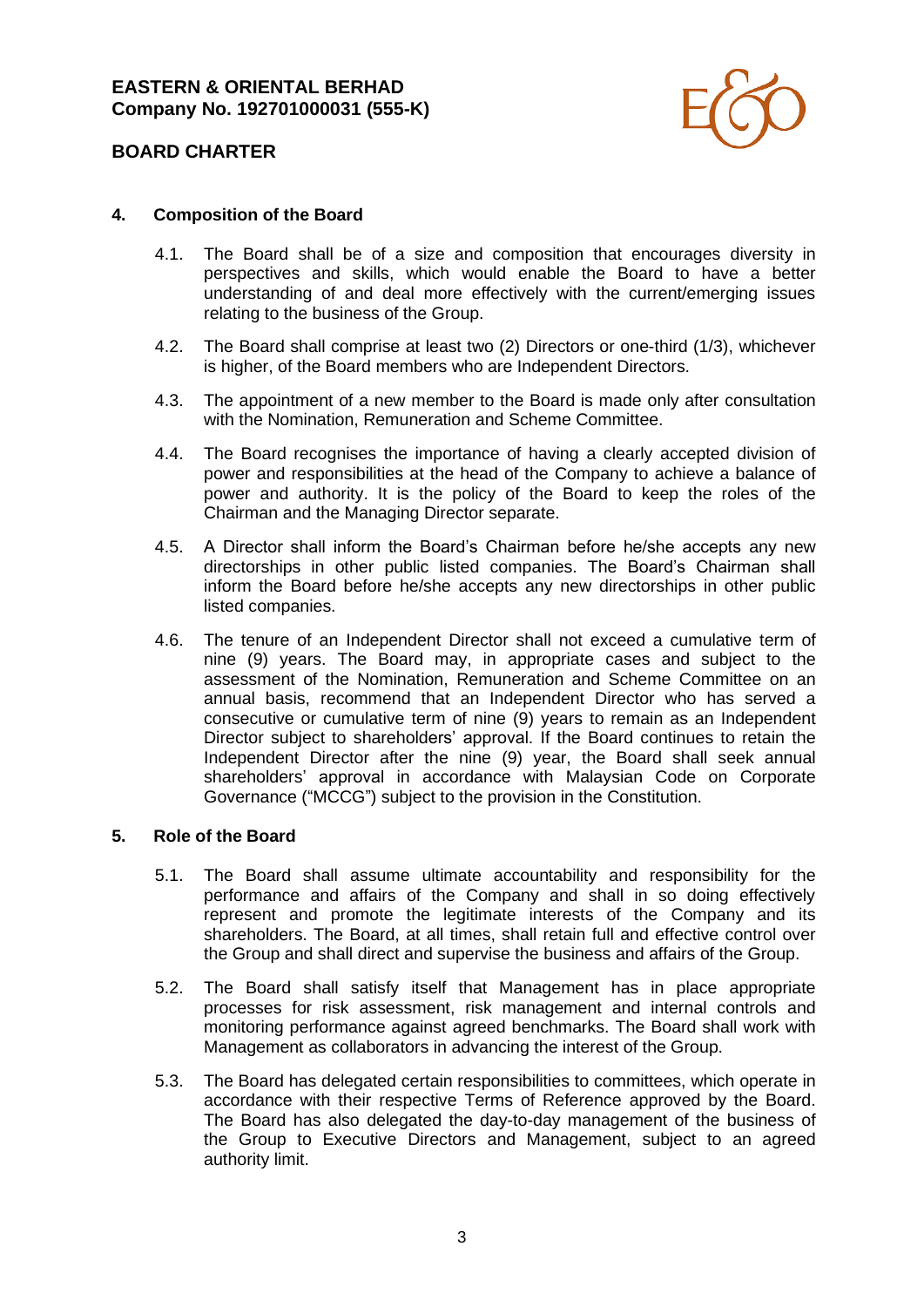

# **BOARD CHARTER**

- 5.4. The principal responsibilities of the Board, including those adopted from the MCCG, are:
	- together with senior management, promote good corporate governance culture within the company which reinforces ethical, prudent and professional behaviour;
	- review, challenge and decide on management's proposals for the company and monitor its implementation by management;
	- satisfy itself that the strategic plan of the company supports long-term value creation and includes strategies on economic, environmental and social considerations underpinning sustainability;
	- supervise and assess management performance to determine whether the business is being properly managed;
	- check that there is a sound framework for internal controls and risk management;
	- understand the principal risks of the company's business and recognise that business decisions involve the taking of appropriate risks;
	- set the risk appetite within which the board expects management to operate and satisfy itself that there is an appropriate risk management framework to identify, analyse, evaluate, manage and monitor significant financial and nonfinancial risks;
	- check that senior management has the necessary skills and experience, and there are measures in place to provide for the orderly succession of board and senior management;
	- check that the company has in place procedures to enable effective communication with stakeholders; and
	- satisfy itself of the integrity of the company's financial and non-financial reporting.
- 5.5. In overseeing the conduct of the Group's business, the Board shall satisfy itself that an appropriate financial planning, operating and reporting framework as well as an embedded risk management framework are established. Elements under this combined framework include the business plan, budget, financial statements, divisional strategic/performance review reports and risk management reports.
- 5.6. The Board shall oversee the ethical conduct of business and prevent corruption/bribery (offering, giving or soliciting) in the Group's business. In relation to anti-corruption/bribery, the Board shall:
	- approve the Anti-Corruption Policy for the Group that presents the Group's anti-corruption/bribery stance to internal and external stakeholders;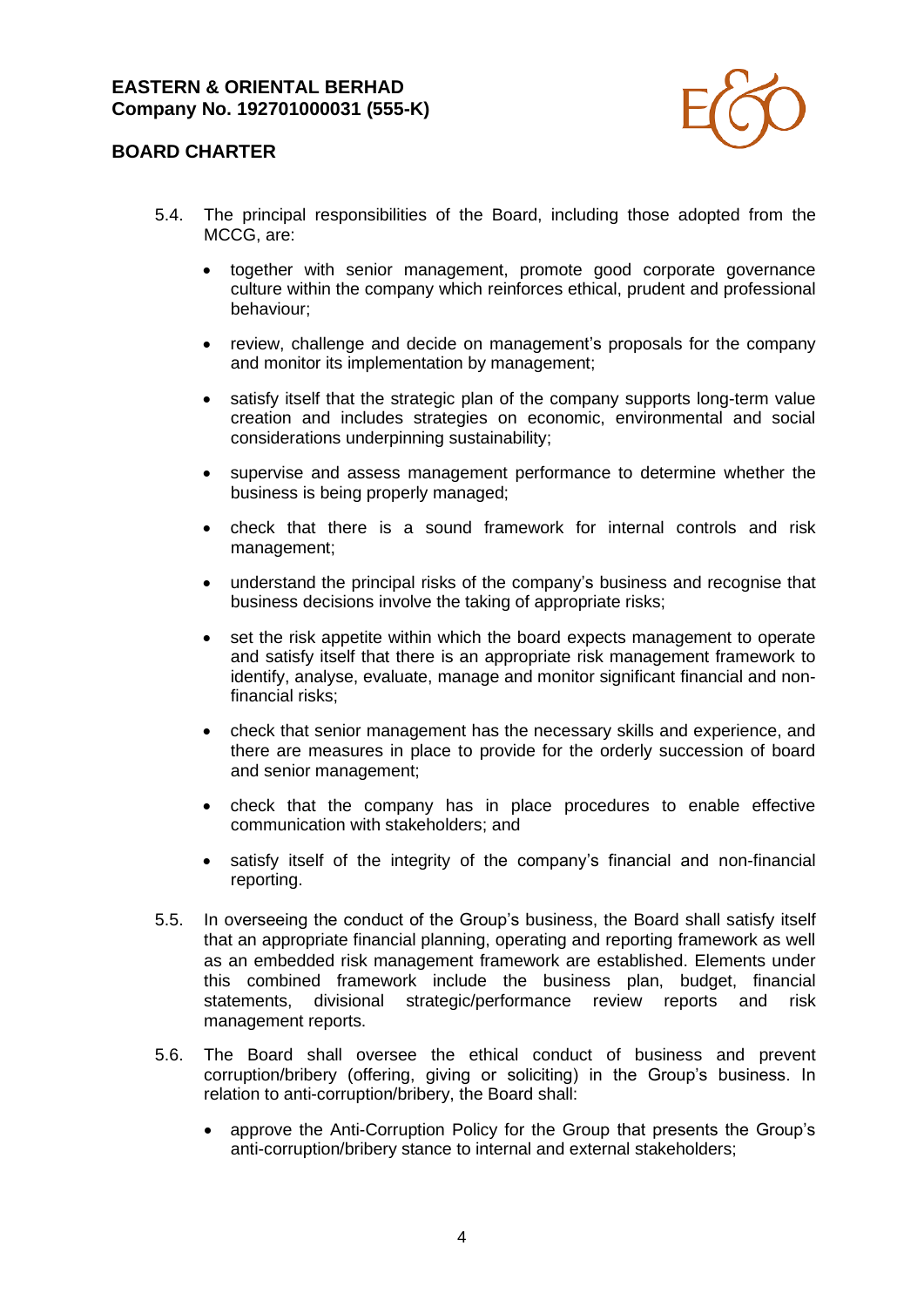

- approve the Anti-Corruption Framework for the Group that guides the systematic identification, assessment, management, monitoring, and reporting of the Group's key corruption/bribery risks; and
- regularly review the adequacy and effectiveness of the Group's performance in relation to the management of its key corruption/bribery risks (including results of audit, risk assessment and control measures).

### **6. Role of the Chairman**

The Chairman is primarily responsible for:

- 6.1. providing leadership for the board so that the board can perform its responsibilities effectively;
- 6.2. leading the board in the adoption and implementation of good corporate governance practices in the company;
- 6.3. setting the board agenda and ensuring that directors receive complete and accurate information in a timely manner;
- 6.4. leading board meetings and discussions;
- 6.5. encouraging active participation and allowing dissenting views to be freely expressed;
- 6.6. managing the interface between board and management; and
- 6.7. ensuring appropriate steps are taken to provide effective communication with stakeholders and that their views are communicated to the board as a whole.

As the highest-ranking executive of the Group, the position of the Executive Chairman **("EC")** in essence is to steer the Group's businesses and performance of the Group towards achieving the Group's vision and goals.

The EC is responsible to the Board for the following:

- strategic planning, business development and overseeing the Group's business operations together with the Group Managing Director;
- formulation of high level-strategies of the Group and together with the Group Managing Director, directing the overall growth of the Company; and
- making major corporate decisions in the best interest of the Group.

### **7. Role of the Managing Director ("MD")**

- 7.1. The position of the MD in essence is to ensure the effective implementation of the Group's business plan and policies established by the Board as well as to manage the daily conduct of the business and affairs to ensure its smooth operation.
- 7.2. The MD is responsible to the Board for the following:
	- executive management of the Group's business covering, inter alia, the development of a strategic plan; an annual operating plan and budget; performance benchmarks to gauge management performance and the analysis of management reports;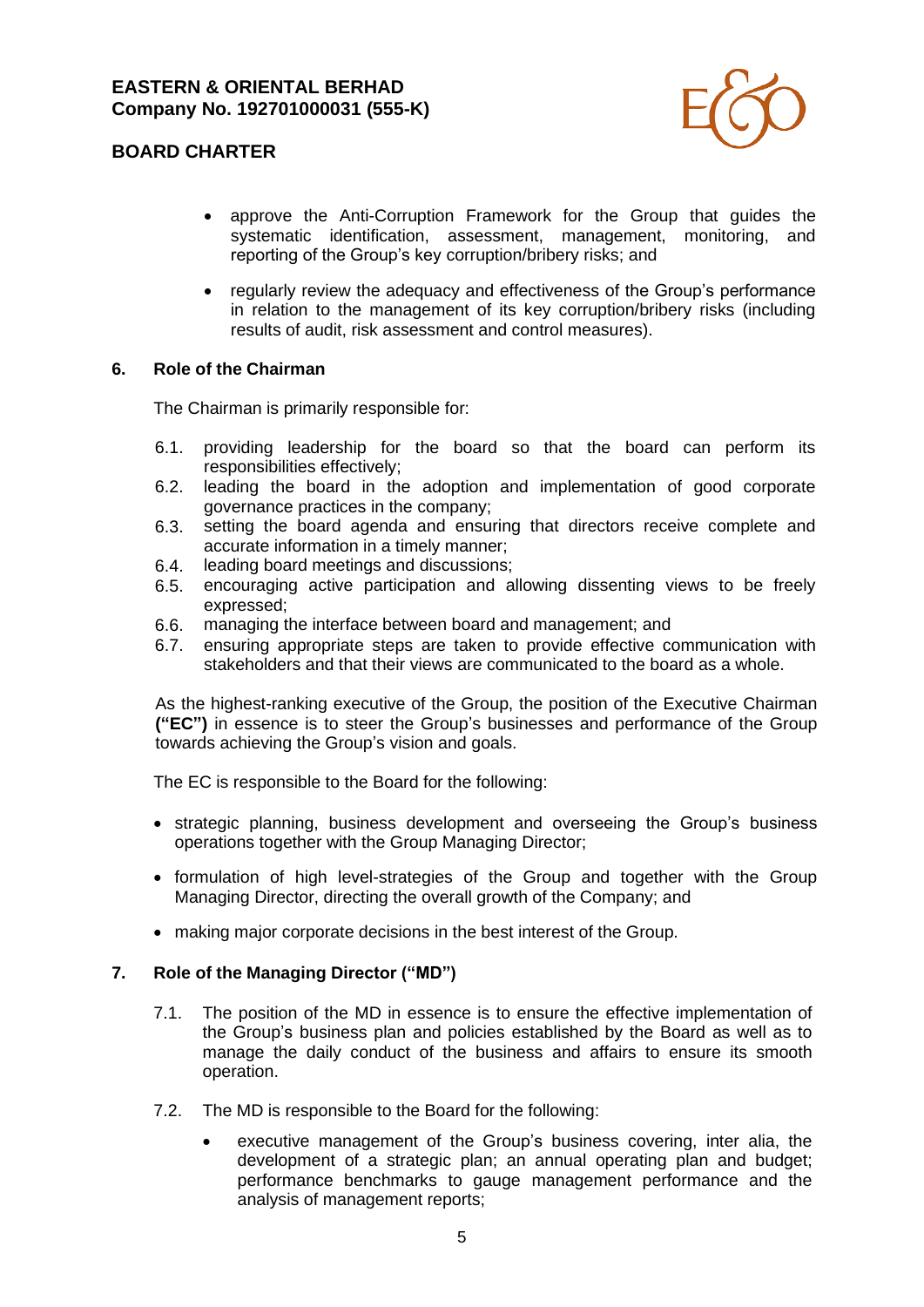

# **BOARD CHARTER**

- developing long-term strategic and short-term profit plans, designed to ensure that the Group's requirements for growth, profitability and return on capital are achieved;
- set, review and ensure compliance with the Company's values;
- effectively oversee the human resources of the Group with respect to key positions in the Group's hierarchy;
- assures the Group's corporate identity, products and services are of high standards and are reflective of the market environment;
- ensures compliance with legislation and regulatory requirements;
- coordinates business plans with the business heads, coordinates management issues through the Board, and oversees divisional function groups and cost containment process in consultation with the Executive Directors; and
- maintains and facilitates a positive working environment and good employee relations.

In discharging the above responsibilities, the MD can delegate appropriate functions to the Executive Directors, who shall report to the MD.

#### **8. Board Committees**

- 8.1. The Board shall establish committees from time to time in the discharge of its duties and responsibilities.
- 8.2. Where a committee is formed, specific terms of reference of the committee would be established to serve as a guidance which covers matters such as the purpose, composition and functions of the committee.
- 8.3. Several committees with written terms of reference have been established namely the following:

#### a) **Audit Committee**

Audit Committee assists in providing oversight on the Group's financial reporting, disclosure, regulatory compliance and monitoring of internal control processes within the Group. The Audit Committee reviews the quarterly financial results, unaudited and audited financial statements, internal and external audit reports as well as related party transactions.

#### b) **Nomination, Remuneration and Scheme Committee**

The Nomination, Remuneration and Scheme Committee is responsible for:

(i) overseeing matters relating to the nomination of new Directors, annually reviews the required mix of skills, experience and other requisite qualities of Directors as well as the annual assessment on the effectiveness of the Board as a whole, its Committees and the contribution of each individual Director as well as identify candidates to fill board vacancies, and nominating them for approval by the Board;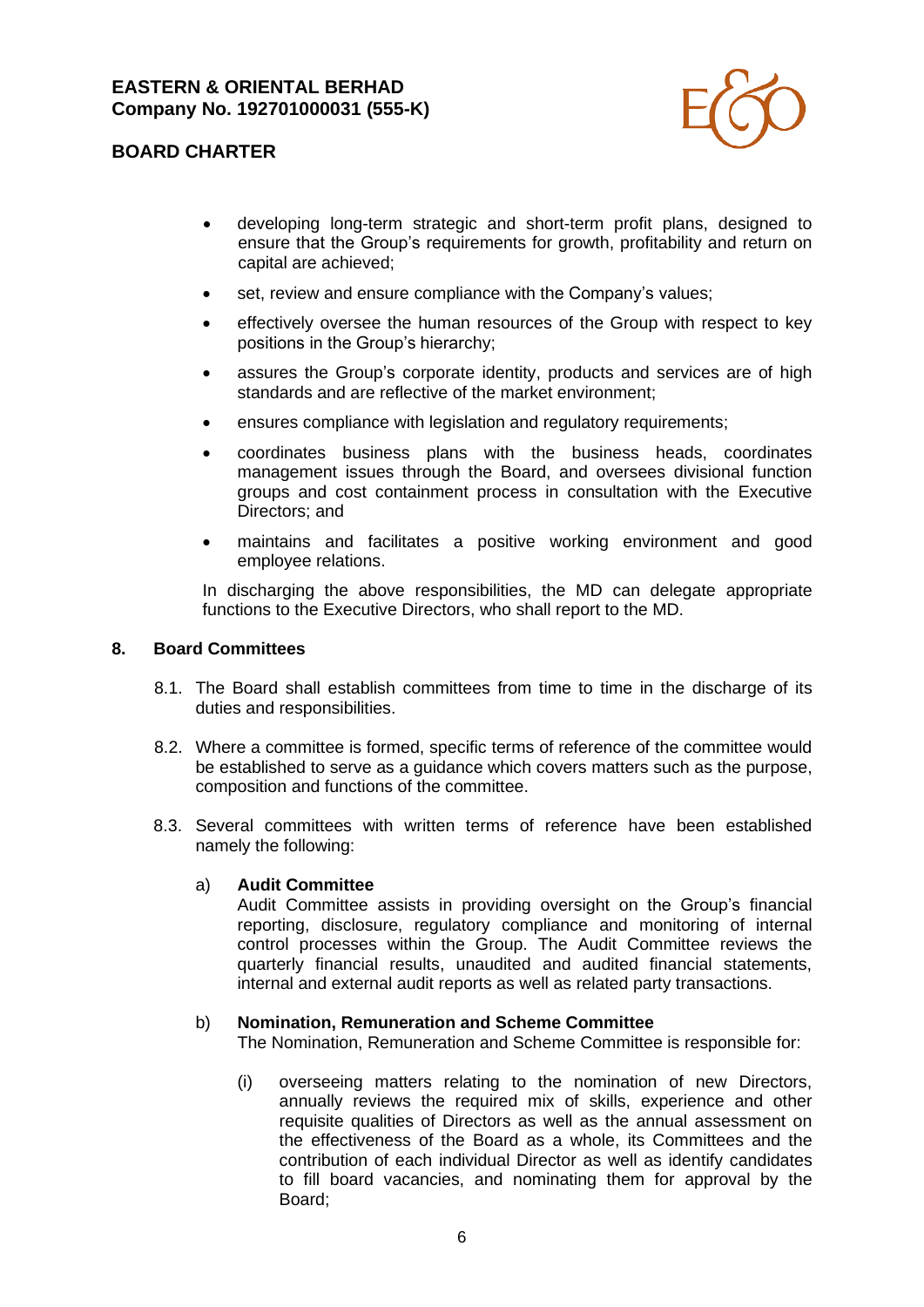

# **BOARD CHARTER**

- (ii) recommending to the Board the remuneration of Executive Directors and Non-Executive Directors in all its forms, tapping on external advice if necessary; and
- (iii) administering the E&O Long-Term Stock Incentive Plan, 2012 ("Scheme") in accordance with such powers and duties conferred upon it under the By-Laws of the Scheme.

## c) **Risk Management Committee**

The Risk Management Committee oversees the identification, monitoring and control of all risks faced by the businesses within the Group and the Group's sustainability management and practice, as well as oversees the ethical conduct of business preventing corruption/bribery in the Group's business. It provides assurance to the Board that risk control measures and mitigation actions are in existence and are being continually reviewed.

### **9. Matters Reserved**

- 9.1 The Board reserves full decision-making powers, amongst others, on the following matters (save to the extent that the Board resolves that determination and/or approval of any such matter shall be delegated to the Committees of the Board or management):
	- 9.1.1 Group strategic plans and annual budgets (including capital expenditure budget);
	- 9.1.2 Material acquisitions and disposals and transactions not in the ordinary course of business exceeding prescribed threshold based on formalised limit of authority;
	- 9.1.3 Material corporate or financial exercise / borrowings/ restructuring;
	- 9.1.4 Award of construction contracts exceeding the prescribed threshold based on formalised limit of authority; and
	- 9.1.5 Changes in the key policies, procedures and delegated authority limits of the Group.

### **10. Board Processes**

Board meetings shall be conducted in a business-like manner where all Directors are encouraged to share their views and partake in discussions.

### 10.1. **Frequency**

10.1.1. The Board shall meet regularly, at least on a quarterly basis. Board meeting for each year is scheduled in advance prior to the end of the preceding financial year and circulated to the Directors and Senior Management before the beginning of each financial year. Prior notice of meetings shall be given to all who are required to attend the meetings.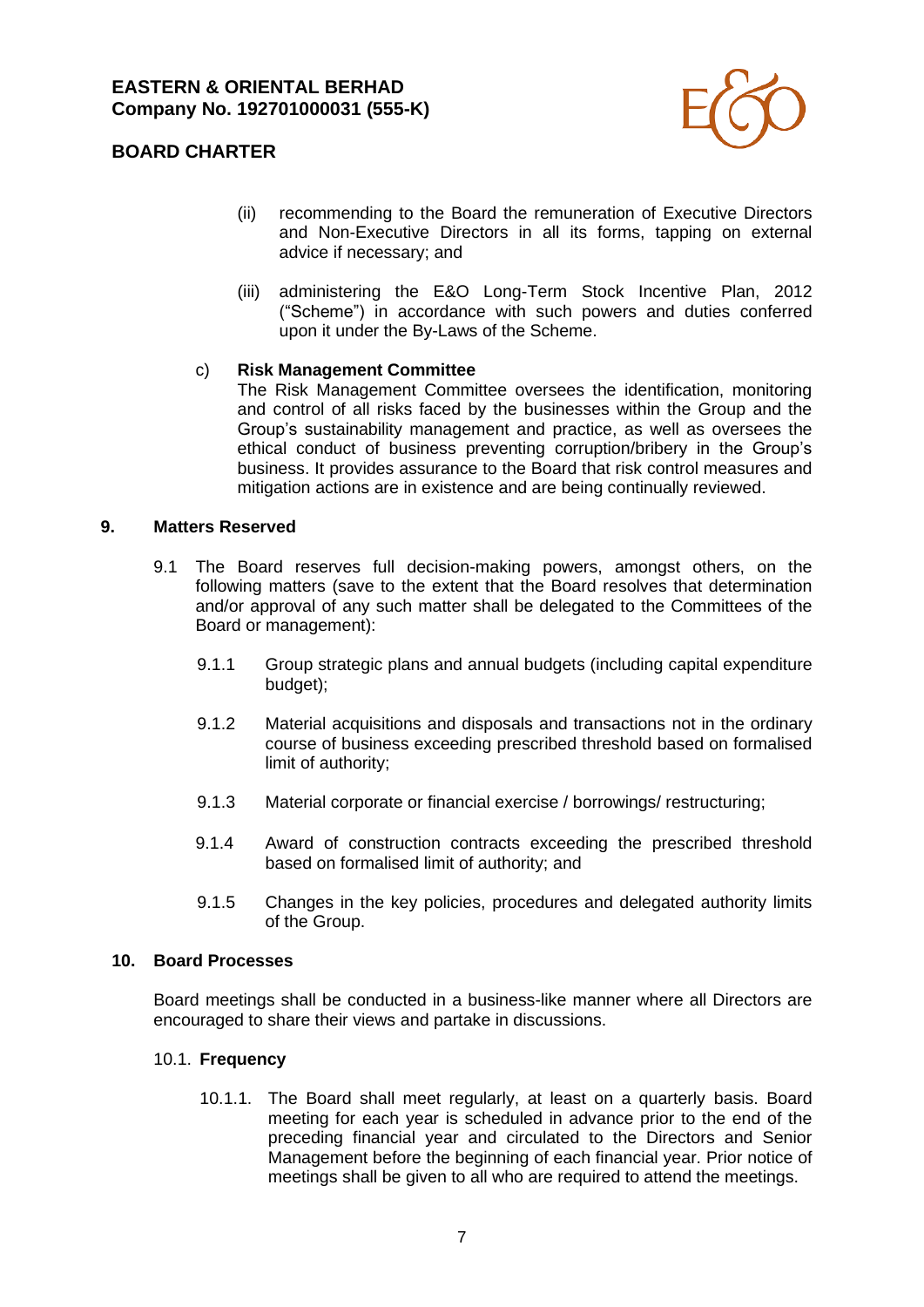

# **BOARD CHARTER**

- 10.1.2. Board members are required to attend the Board meetings and their meeting attendance for each financial year is to be disclosed in the Annual Report.
- 10.1.3. Other senior management may be invited to attend the Board meetings for particular items within their responsibility. The Board may also invite external parties such as the auditors, solicitors and consultants as and when the need arises.
- 10.1.4. Additional formal business is dealt with as required, whether by physical, video conferencing or telephonic meetings, as well as other electronic meetings allowed under the laws or the Company's Memorandum and Articles of Association.

### 10.2 **Agenda**

- 10.2.1. The notice of a Directors' meeting, board papers and agenda shall be provided in writing at least seven (7) days prior to the meeting.
- 10.2.2. The agenda shall include, amongst others, matters specifically reserved for the Board's decision. The Board shall record its deliberation, in terms of the issues discussed, and the conclusions thereof in discharging its duties and responsibilities.

#### 10.3 **Access to Information and Independent Professional Advice**

- 10.3.1. All Directors (executive and non-executive) have the same right of access to all information within the Group whether as a full board or in their individual capacity, in furtherance of their duties and responsibilities as Directors of the Company.
- 10.3.2. All Directors shall have access to the advice and services of the Company Secretary. The Board shall recognise that the Chairman is entitled to the strong and positive support of the Company Secretary in ensuring the effective functioning of the Board.
- 10.3.3. The full Board or the Directors in their individual capacity, in furtherance of their duties, shall be able to obtain independent professional advice at the Company's expense.

#### 10.4. **Directors' Assessment / Board Evaluation**

10.4.1. The Board recognises the importance of assessing the effectiveness of individual Directors, the Board as a whole and its Committees. The performance should be assessed on a quantitative and qualitative basis against criteria set in the Directors' Assessment Policy. The Board performance assessment should be conducted on an annual basis and the results of the performance assessment should be documented in a form of report.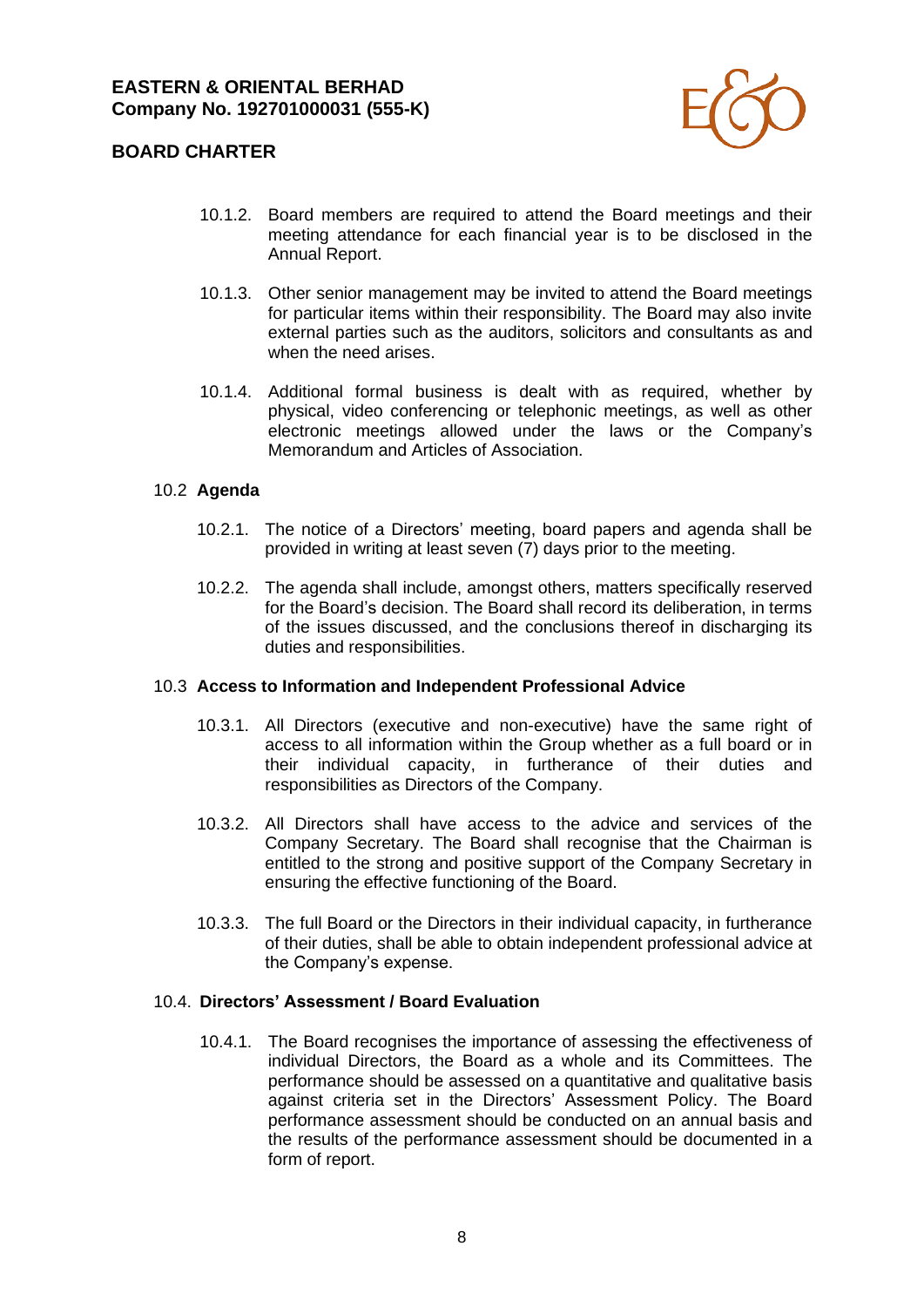

### 10.5. **Continuing Training Programme**

- 10.5.1. The Board or individual Directors should attend the relevant training programmes, seminars and forums to enhance their skills and knowledge on relevant new laws and regulations, changing commercial risk to keep abreast with the development within which the Group operates.
- 10.5.2. The Board should analyse the training needs of each individual Director on an annual basis. The Directors should devote sufficient time for the continuing training programme.

#### 10.6. **Orientation/Induction of Newly Appointed Directors**

10.6.1. All newly appointed Board members shall undergo an orientation/induction to ensure that they understand their roles and responsibilities, board policies and processes, business and governance matters.

#### **11. The Board's Relationship with Shareholders and Stakeholders**

- 11.1 The Board shall maintain an effective communications policy that enables both the Board and Management to communicate effectively with its shareholders, stakeholders and the general public.
- 11.2 It is the role of the Board to check that the Annual General Meetings ("AGM") and Extraordinary General Meetings ("EGM") of the Company are conducted in an efficient manner and serve as crucial mechanisms in shareholder communications. Key ingredients behind this include the supply of comprehensive and timely information to shareholders and the encouragement of active participation at the general meeting of the Company.
- 11.3 The Board will focus its efforts on the following best practices to enhance the effectiveness of the general meeting:
	- that each item of special business included in the notice is accompanied by a full explanation of the effects of the proposed resolution;
	- encourage poll voting on substantive resolutions and make an announcement of the detailed results showing the number of votes cast for and against each resolution;
	- for re-election of Directors, that the notice of meeting states which Directors are standing for election or re-election with a brief description to include matters such as age, relevant experience, directorships in other public companies, date of appointment to the Board and details of participation in board committee;
	- a business presentation with a question and answer session is provided, where appropriate and if required.